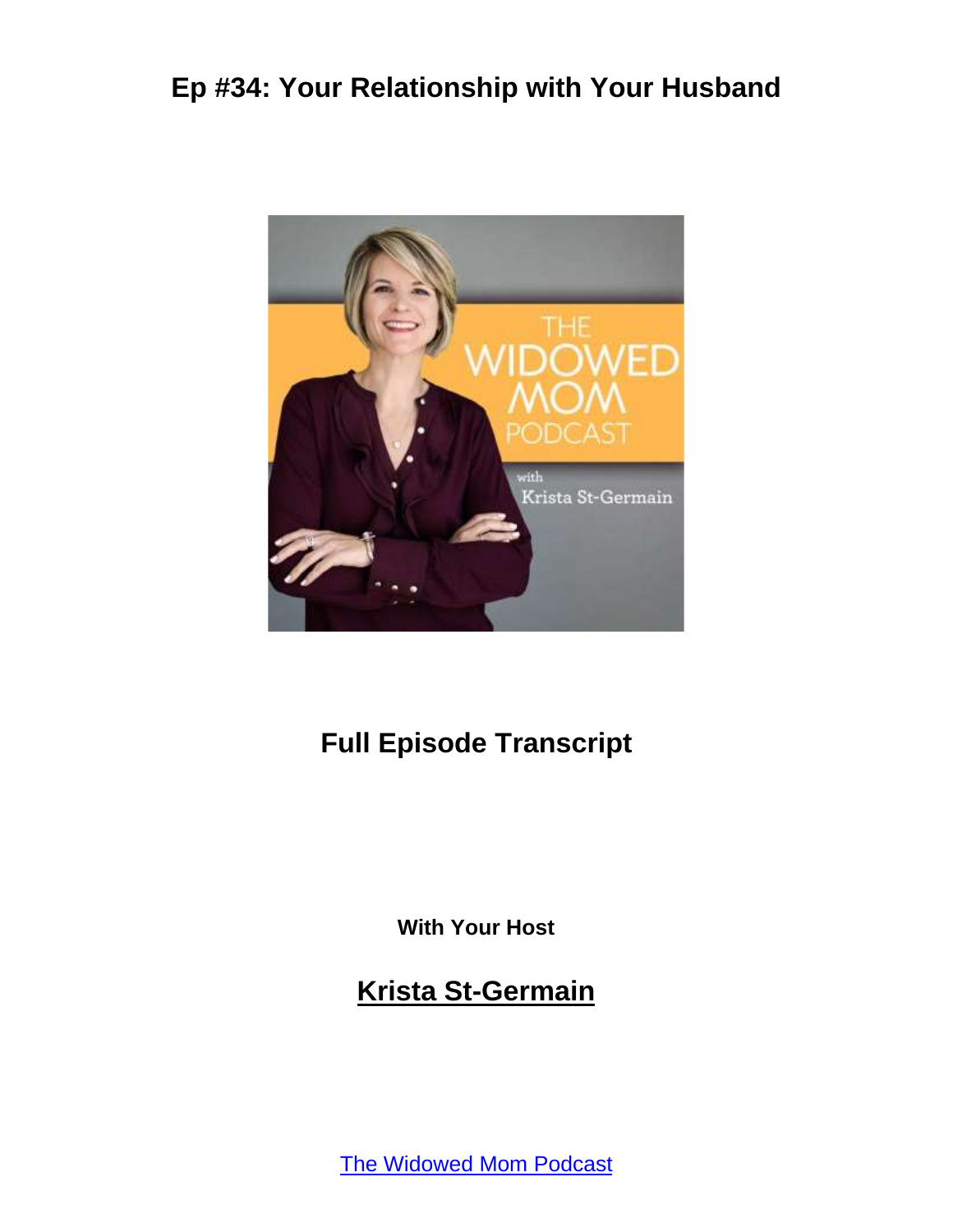Welcome to *The Widowed Mom Podcast*, episode 34, Your Relationship with Your Husband.

Welcome to *The Widowed Mom Podcast,* the only podcast that offers a proven process to help you work through your grief to grow, evolve, and create a future you can actually look forward to. Here's your host, certified life coach, grief expert, widow, and mom, Krista St-Germain.

Hey there, welcome to another episode of the podcast. So first of all, I am getting over a fantastic cold. Thank goodness for antibiotics and steroids and rest. That's all I have to say. I'm still a little bit gravelly and I'm glad to be on the other side of this cold. I'm glad to be starting to feel like myself again because there for a while it was a little rough.

So alright, your relationship with your husband. This may not be something that you have considered, but I want you to. You may be thinking, "What, Krista, are you talking about? My husband died. I'm a widow. How do I have a relationship with my husband." And if that's what you're thinking, that's okay, I hear you. That's why I want to talk about it.

Because I think sometimes we think that relationships end after death. And I want to offer that they don't. I want to offer that relationships are really just the culmination of our thoughts about a person, whether they are alive or not.

Think about - have you ever had a person in your life where you felt really close to them and you didn't see them very often? Like your interactions with them really weren't very frequent, but you felt close. You felt understood, you felt like you could tell them anything, and in your mind, in your experience of them, even though they weren't there with you in the room very often, you experienced a closeness with them. You had a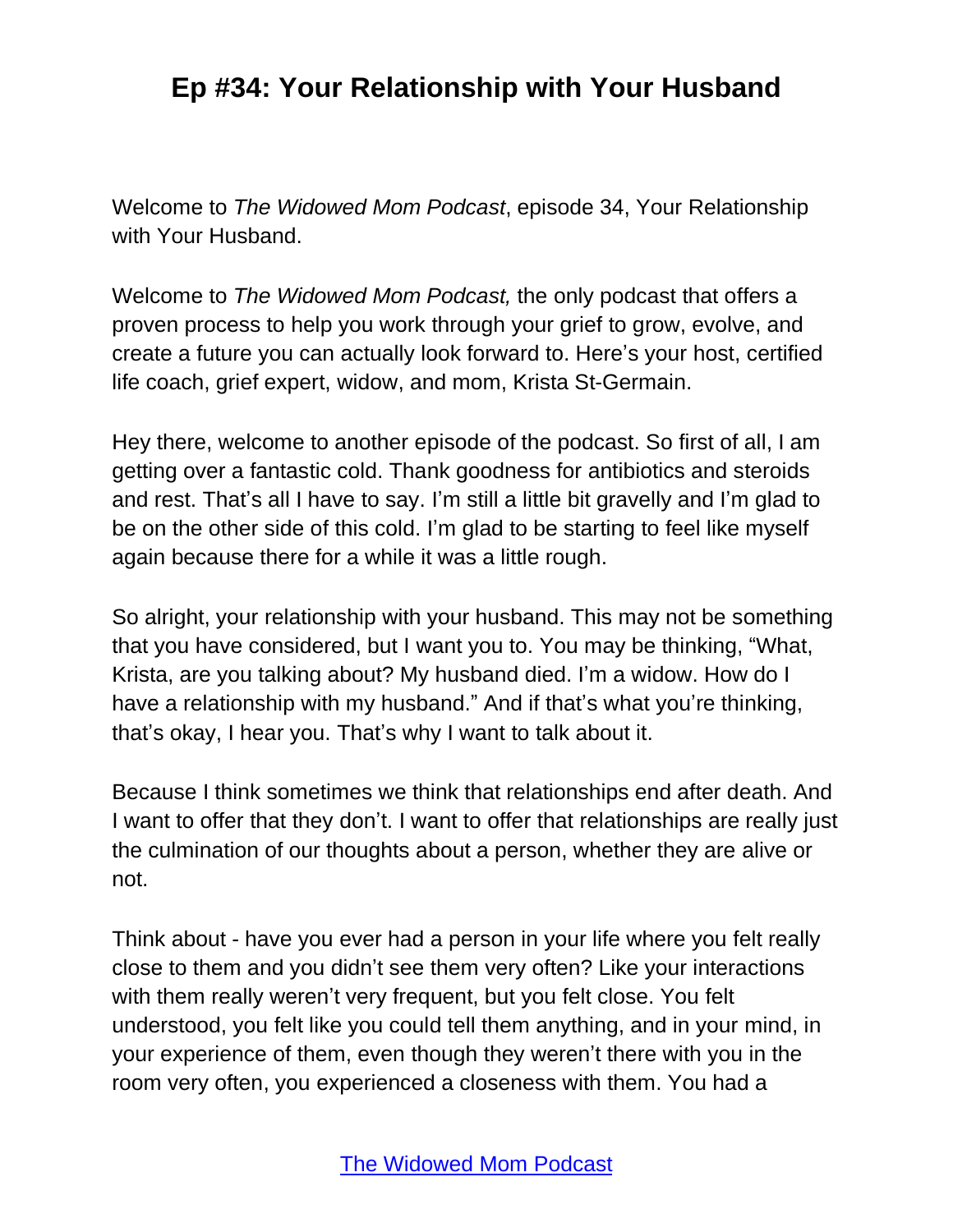relationship with them that really had nothing to do with the amount of time or conversation that you had with that person.

Compare that to a relationship where you've spent a lot of time with someone, see them all the time. Don't enjoy it, don't feel close. Sometimes we think that our relationship is somehow limited or defined by the amount of time that we get to spend with someone. That whether or not we are close to them is determined by physical proximity.

This could not be further from the truth. Our relationships with people really just are our thoughts about them. Think about someone that maybe you felt differently about them than they felt about you. Maybe - have you ever had somebody in your past that maybe had a crush on you and you just weren't feeling it at all? But you could tell that in his mind, you were everything, but in your mind, you were wanting some space?

The same experiences are happening for the both of you. You're having the same interactions, but his perception of those interaction is completely different than yours because his thoughts about you are completely different than your thoughts about him. His relationship in his mind was totally different than your relationship in your mind because relationships happen in our mind.

So what does this mean for you and your relationship with your late husband? Well, what it means is you're still having it. It's not over. As long as we have thoughts about a person, we're still having a relationship with them. So what I want to offer to you is that if you're going to have a relationship with him, which you are, then I want you to have it on purpose.

I want you to choose your thoughts, the way that you think about him, the way that you feel about him on purpose. And I don't want you to limit yourself in any way. So I've probably told this story on the podcast before. I know I wrote an email about it, but I remember being in Colorado earlier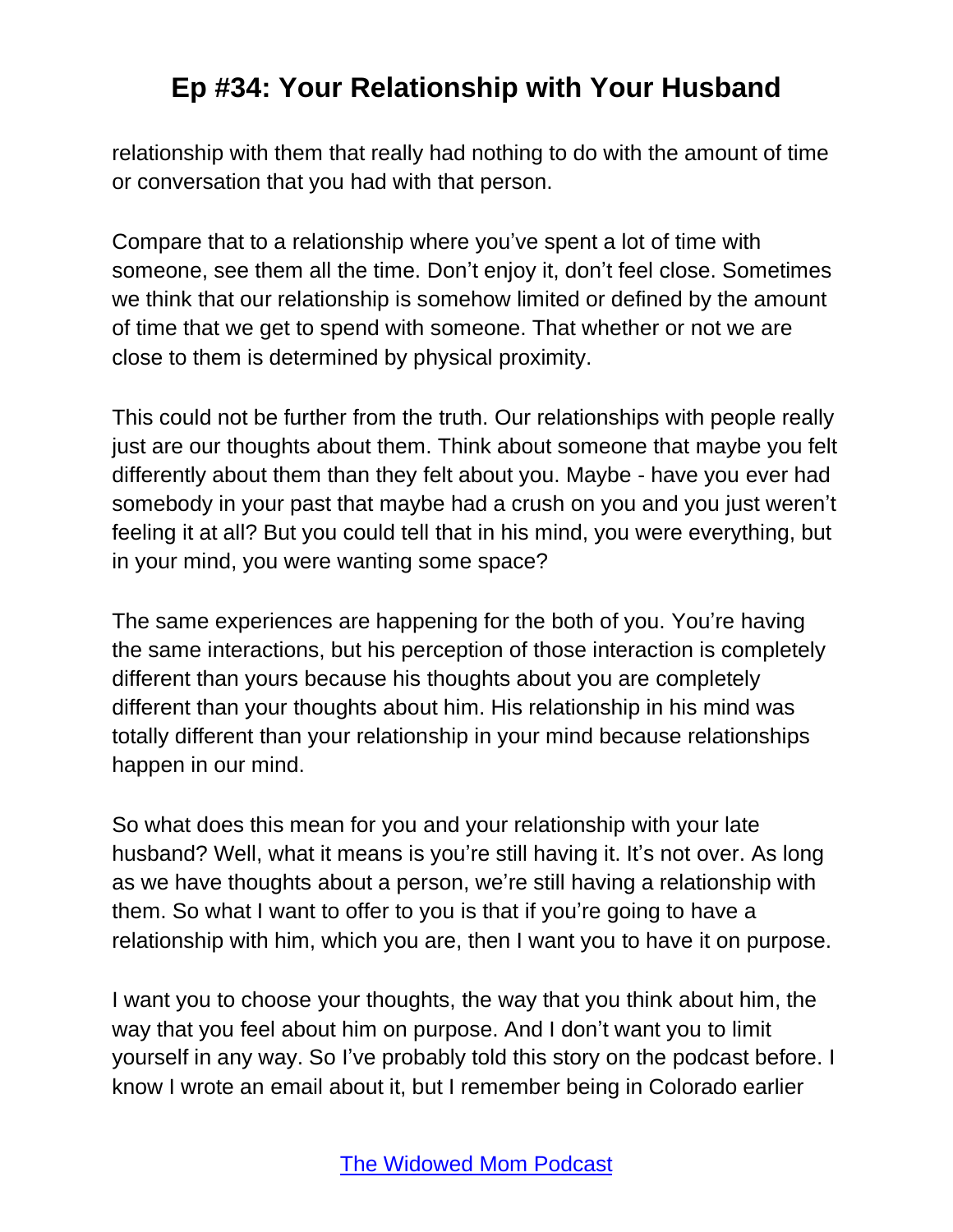last year and the Rocky Mountains are just my favorite place to be. They were my husband's favorite place to be.

And I remember sitting in my parent's cabin. I was with my daughter who was 15 at the time, and we were looking at the view from the cabin and I made a comment. It was right after the anniversary of his death. I made a comment about how I wished that Hugo could be there with us, and she just turned to me like, she didn't even think about it, and she said, "Mama, he is with us."

And it was one of those moments where I realized I was creating separation between him and me with my brain. Because I was thinking that he wasn't there. I was thinking that I wished he was there, he were there. My daughter wasn't feeling that separation. She was feeling closeness because she was choosing to believe that he was there.

That's our option. You can think of him as far away, or you can think of him as right there with you. You can think of him as disconnected or you can think of him as part of you. I hear clients all the time too or in my Facebook group where people will say, "Oh, I'm so sad that he's missing this, that he doesn't get to see my daughter walk down the aisle, or that he doesn't get to see my new grandbaby."

Yes, we can choose to believe that he doesn't see those things, or we can choose to think that he does. It's our choice. We don't need permission from anybody to think about him and his presence in our lives as we want to, in a way that serves us. Why not choose to believe that he's close to you? Why not choose to believe that he's with you? What's the downside?

I don't think there is one. And if there's unfinished business, if you don't like the way something ended, if you feel regret, if there was anger, if there was something that's left undone, the pain that you're experiencing about that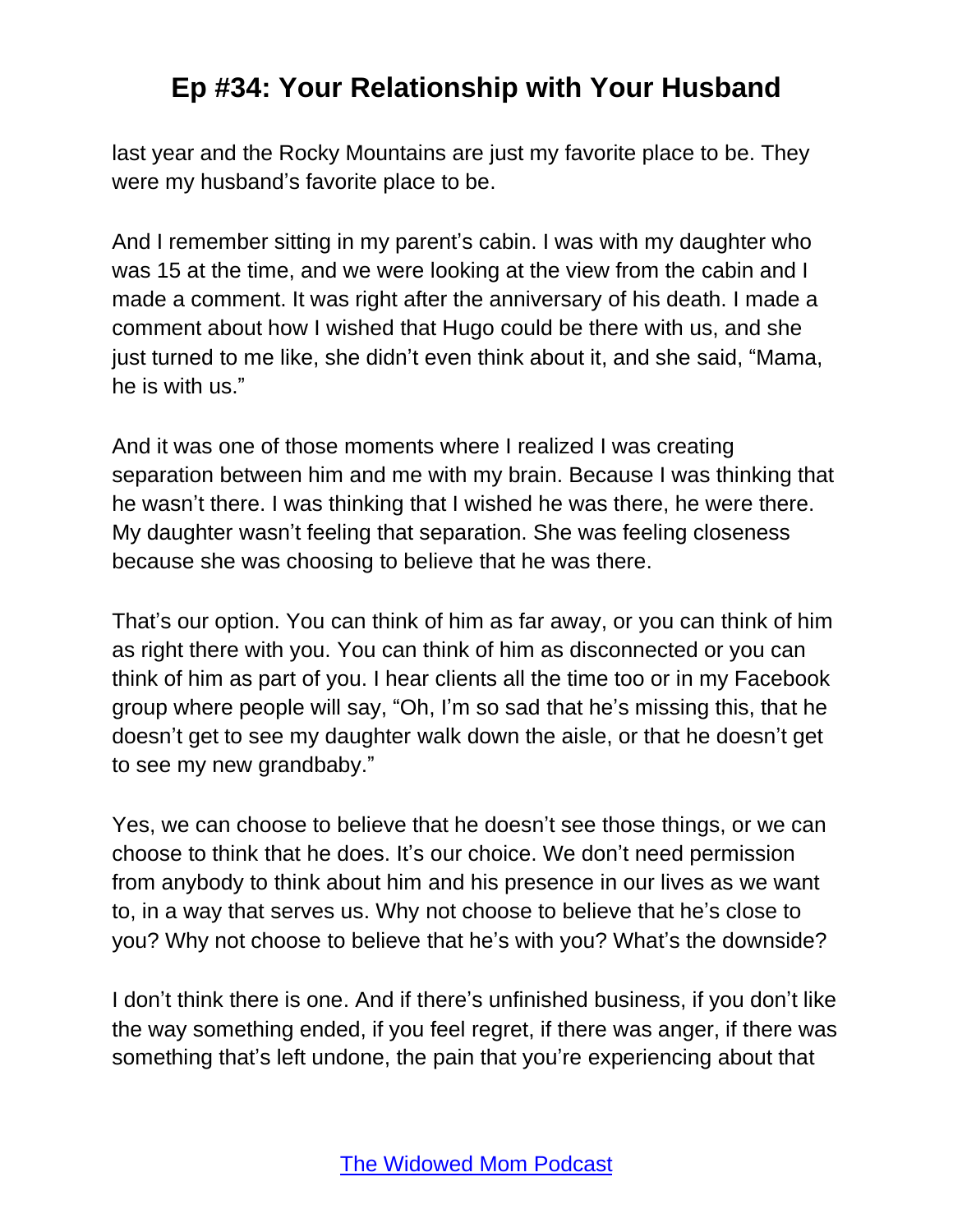now isn't because of what happened. It isn't because of what was actually left undone. It's because of how you're thinking about it now.

How you think about what happened in the past, how you think about your husband now, right now in this present moment is what determines how you feel about it now. We think that hurt comes from the past but it doesn't. Hurt comes from the thoughts that we think now about things that have happened in the past.

You can't go back and do things differently with him. You can't say different words. Maybe the last words you said to him weren't what you wished you would have said. Maybe there are things in your past that you would have liked to do differently if you could. You can't go back and redo them, but you can choose to think about them differently.

And therefore, by doing that, you'll feel differently about it. So if relationships are always a product of our thoughts about someone, then our emotional experience is also a product about our thoughts about someone because thoughts cause feelings. So if your relationship with your husband is alive and well, even though he's not, what is it like?

Do you like the quality of this relationship that you have? Because if you don't, you get to change it. It's totally your option. And it's okay if you think I'm a little crazy. It will not hurt my feelings. It won't hurt my feelings at all.

I'm going to keep this episode a little bit short. I want you to think about this. What is the relationship that you have with him? I talk to Hugo all the time. I talk to him, I share stories with him. I don't really care what anybody else thinks. He's still a part of my life. He will always be a part of my life. Even if I remarry, he's still going to be a part of my life because he was important to me.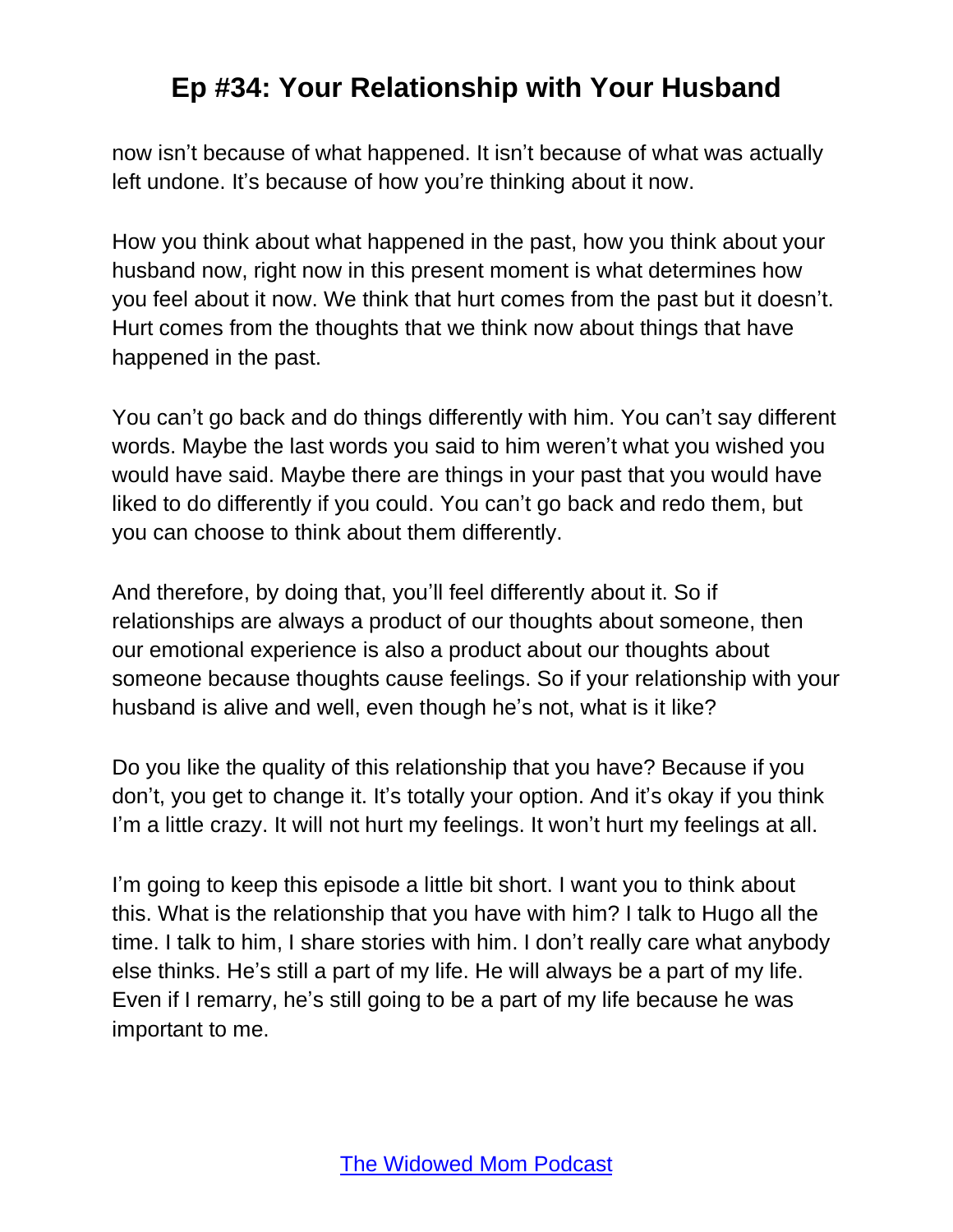He is important to me. I loved him and I love him, and I'm cool with that. And I really don't care what anybody else thinks, and I want to encourage you to take that same approach. You decide. How do you want to think about him? How do you want to think about what he thinks about you?

Do you know that you can just decide? If you want to think that he's proud of you, you can. If you want to think that he's watching what you're accomplishing, that he's cheering you on, you can. You can feel the emotional benefits of that, of that choice that you're making for yourself, and you don't need anybody's permission.

Alright, hey, another thing I want to do, if you have questions that you would like me to answer on the podcast, send me an email. You can email me at krista@coachingwithkrista.com and let me know what questions you have. I would love to do a little bit of listener Q&A here on the podcast because I know there are things that you're struggling with that I haven't addressed, or maybe situations that are unique to your life and what you're going through that maybe I could help you with.

So I want to invite you to do that, and of course, spots for the next Mom Goes On group are probably open, I assume. I'm recording this a little bit ahead of time, but I'm assuming that they are. And if not, we can catch you in the next one. But if you're interested in that, just go to coachingwithkrista.com and click request a consultation.

You'll fill out a quick little application and I'll review it and if coaching seems like a good fit, then you and I will hop on the phone and we'll get to know each other and see if it's a good idea to work together. Alright, I love you. You've got this. I'll see you guys next week. Take care. Bye-bye.

Ready to start building a future you can actually look forward to? Get a free copy of Krista's Love Your Life Again Game Plan, and learn her three-step process so you can stop feeling stuck and start creating your next great